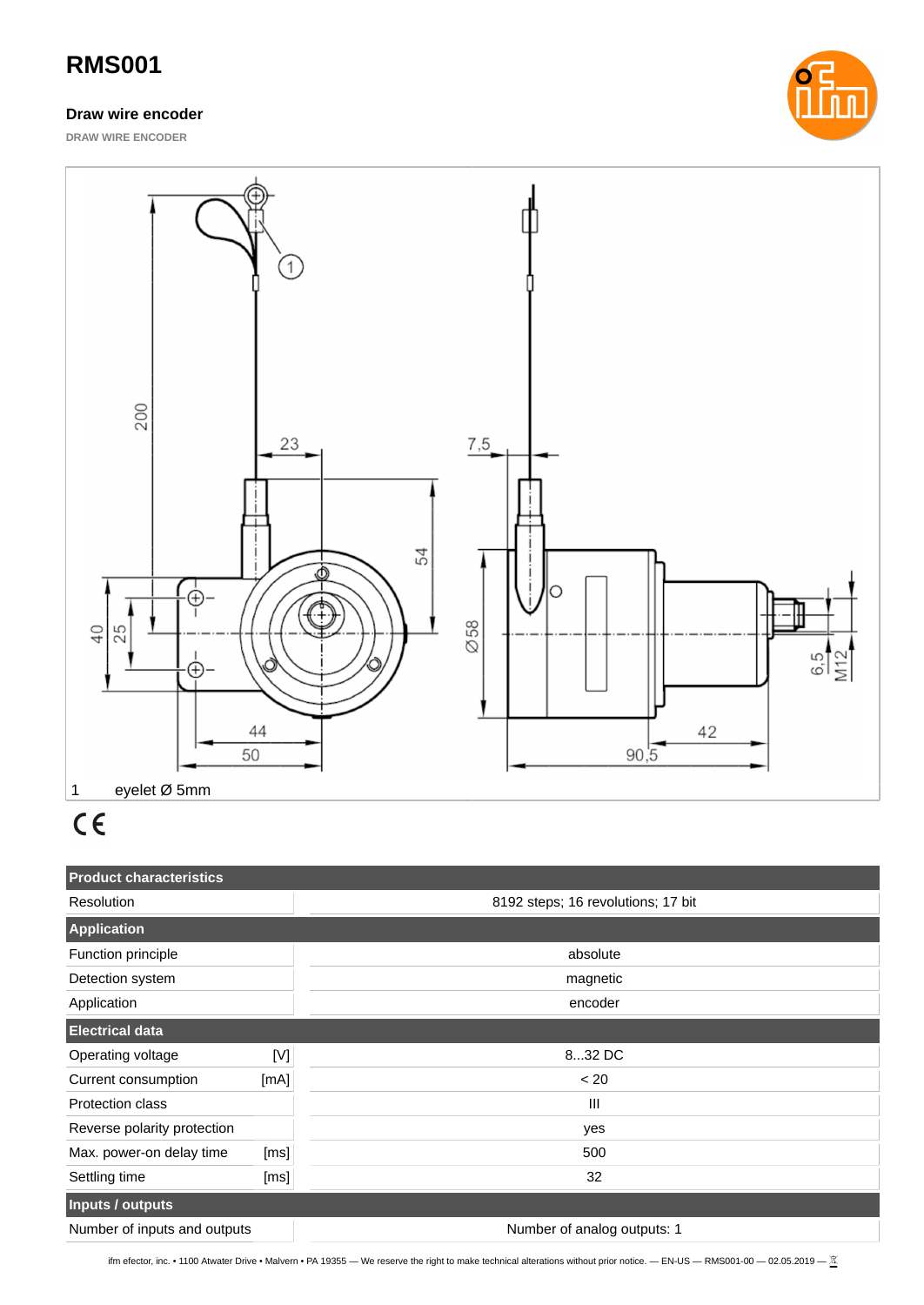## **RMS001**

#### **Draw wire encoder**

**DRAW WIRE ENCODER**



| <b>Outputs</b>                 |            |                                                                             |       |                |  |  |
|--------------------------------|------------|-----------------------------------------------------------------------------|-------|----------------|--|--|
| Number of analog outputs       |            | $\mathbf{1}$                                                                |       |                |  |  |
| Analog current output          | [mA]       | 420                                                                         |       |                |  |  |
| Max. load                      | $[\Omega]$ | 500                                                                         |       |                |  |  |
| Precision analog output        | [%]        | 0,1                                                                         |       |                |  |  |
| Short-circuit protection       |            | yes                                                                         |       |                |  |  |
| <b>Measuring/setting range</b> |            |                                                                             |       |                |  |  |
| <b>Resolution</b>              |            | 8192 steps; 16 revolutions; 17 bit                                          |       |                |  |  |
| <b>Accuracy / deviations</b>   |            |                                                                             |       |                |  |  |
| Accuracy                       |            | ± 0.02 % FSO                                                                |       |                |  |  |
| Repeatability                  |            | ± 0,006 % FSO                                                               |       |                |  |  |
| Software / programming         |            |                                                                             |       |                |  |  |
| Parameter setting options      |            | start position; end position; central position                              |       |                |  |  |
| <b>Operating conditions</b>    |            |                                                                             |       |                |  |  |
| Ambient temperature            | [°C]       | $-4085$                                                                     |       |                |  |  |
| Storage temperature            | [°C]       | $-4085$                                                                     |       |                |  |  |
| Max. relative air humidity     | [%]        | 95; (Condensation not permissible)                                          |       |                |  |  |
| Protection                     |            | IP 64; (on the housing: IP 65)                                              |       |                |  |  |
| <b>Tests / approvals</b>       |            |                                                                             |       |                |  |  |
| <b>MTTF</b>                    | [years]    | 241                                                                         |       |                |  |  |
| <b>Mechanical data</b>         |            |                                                                             |       |                |  |  |
| Weight                         | [g]        | 561                                                                         |       |                |  |  |
| Material                       |            | housing: steel; wire drum: aluminum; wire: stainless steel polyamide coated |       |                |  |  |
| Max. measuring length          | [mm]       | 1900                                                                        |       |                |  |  |
| Wire drum circumference        | [mm]       | 150                                                                         |       |                |  |  |
| Wire diameter                  | [mm]       | 0.45                                                                        |       |                |  |  |
| Wire connection                |            | Ø 5 mm; (eyelet)                                                            |       |                |  |  |
|                                |            | max. speed of<br>wire displacement                                          | [m/s] | $\overline{2}$ |  |  |
| Wire properties                |            | max. wire acceleration                                                      | [g]   | 12             |  |  |
|                                |            | max. extension force                                                        | [N]   | 5              |  |  |
|                                |            | max. retraction force                                                       | [N]   | 3,5            |  |  |

#### **Electrical connection**

Connector: 1 x M12, for axial use

5 3